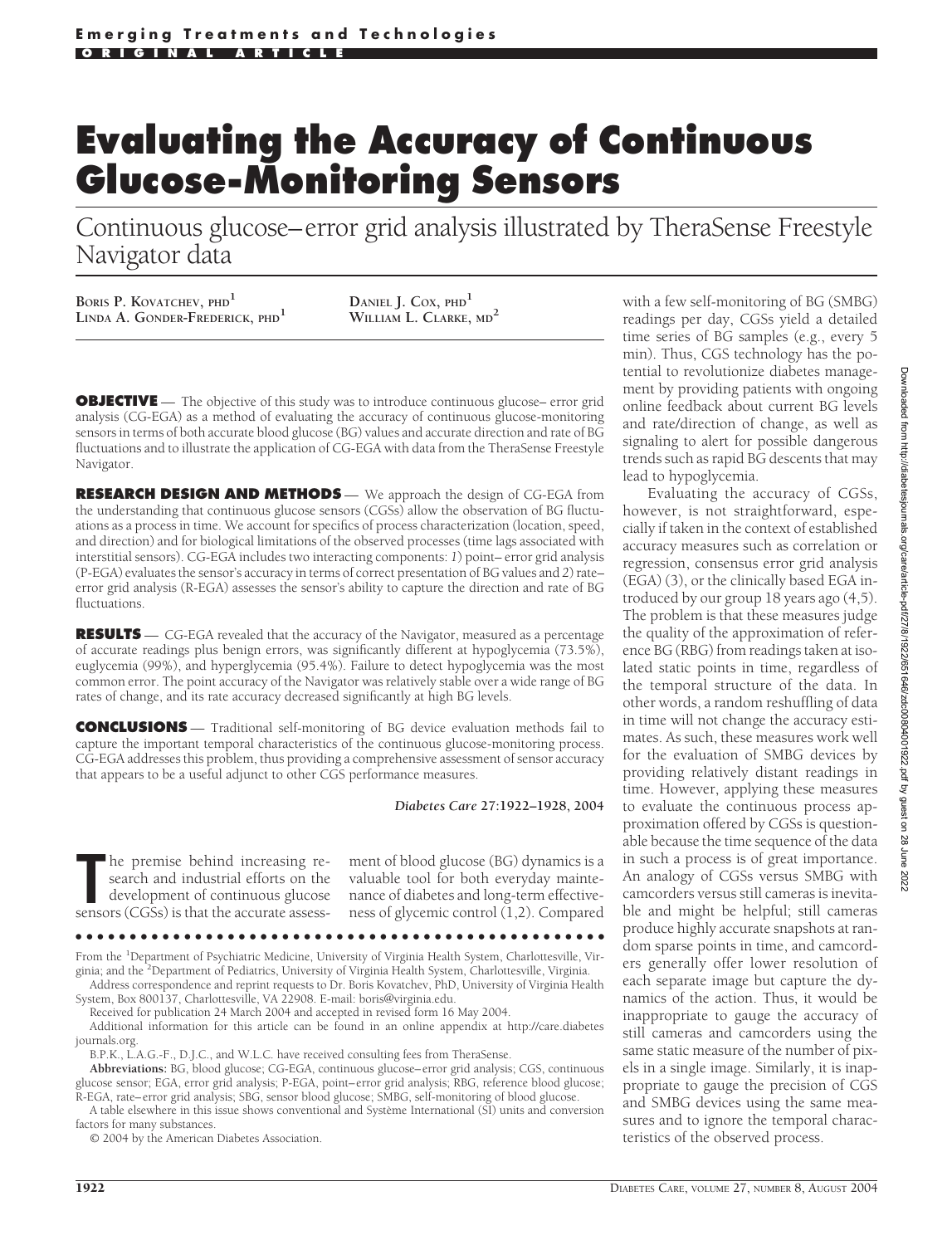

Figure 1—R-EGA divided into  $A_R$ ,  $B_R$ ,  $C_R$ ,  $D_R$ , and  $E_R$  for SBG versus RBG. l, lower; R, rate; u, *upper.*

This study introduces the new continuous glucose–error grid analysis (CG-EGA), which was specifically designed to evaluate the clinical accuracy of CGSs in terms of both precision of BG readings and precision of BG rate of change. Unlike the original EGA, the CG-EGA examines temporal characteristics of the CGS data, analyzing pairs of reference and sensor readings as a process in time represented by a bidimensional time series and taking into account inherent physiological time lags. The estimates of point and rate precision are then combined in a single accuracy assessment presented for each one of three preset BG ranges: hypoglycemia (RBG  $\leq$ 70 mg/dl), euglycemia (70–180 mg/dl), and hyperglycemia  $(>180$  mg/ dl). Like the original EGA (5,6), CG-EGA focuses on the clinical implications of measurement errors by addressing the question of what type of clinical outcome might occur if the patient took action based on CGS feedback about BG levels and rate of change. Thus, CG-EGA evaluates the accuracy of CGSs to prompt appropriate clinical action by the patient or by a future automated insulin-delivering device coupled with CGSs. CG-EGA is

not intended to study the accuracy of long-term trends depicted by CGSs. In our conclusions, we discuss this point further, together with ideas for studying long-term trend accuracy using contemporary time series analysis methods. Thus, CG-EGA is only the first step in a series of methods for evaluating the rather complex problem of estimating time series approximation accuracy.

While development of the CG-EGA is based on accepted clinical assumptions and is data independent, we illustrated the application of the CG-EGA by using data from a clinical trial to analyze the accuracy of one new CGS device, the TheraSense Freestyle Navigator (Thera-Sense, Alameda, CA).

## **RESEARCH DESIGN AND METHODS**

## Mathematical model

BG fluctuations are a continuous process in time [BG(*t*)]. Each point of that process is characterized by its location, speed, and direction of change. Thus, at any point in time BG(*t*) is a vector with a specific bearing. CGSs allow the monitoring of this

process in short (e.g., 5- to 10-min) increments, producing a parallel discrete time series that approximates BG(*t*). CG-EGA has to judge the precision of this process of approximation in terms of both accuracy of BG readings and accuracy of evaluation of BG change. Thus, we introduced a new concept of rate– error grid analysis (R-EGA) as well as modified the traditional EGA into a new point–error grid analysis (P-EGA) that reflects the temporal characteristics of BG(*t*).

#### CGS testing protocol

To capture the accuracy of a CGS throughout dynamic BG fluctuation, a device testing procedure would need to record frequent pairs of RBG and sensor BG (SBG) readings. Regardless of the sensor frequency of measurement, the pace of data acquisition for CG-EGA is controlled by the pace of acquisition of reference data points. Since obtaining frequent RBG data is a laborious process, we suggest reference readings taken in 10- to 15 min increments, a sampling frequency that is sufficient enough to capture a representative picture of BG fluctuation, and in several  $\sim$ 4-h blocks that are representative of the life of the sensor and for the testing conditions (e.g., insulin, carbohydrate, exercise challenges, etc.). While the precise frequency of reference readings and testing protocol duration would be established by a future consensus, to construct R-EGA and P-EGA we assume that paired RBG-SBG readings are available through a sufficiently frequent sampling.

## R-EGA

For each pair of RBG readings  $[RBG(t_1)]$ , RBG( $t_2$ )] taken at times  $t_1$  and  $t_2$ , the RBG rate is computed as  $\Delta BG$  divided by the elapsed time. RBG rate of change (mg  $dl^{-1} \cdot min^{-1}$ ) = [RBG(*t*<sub>2</sub>) – RBG(*t*<sub>1</sub>)]/(*t*<sub>2</sub>) *t*1). Similarly, for each SBG-reported pair  $[SBG(t_1), SBG(t_2)]$ , SBG rate is computed as SBG rate of change  $(mg \cdot dl^{-1} \cdot dl^{-1})$  $\min^{-1}$ ) = [SBG( $t_2$ ) – SBG( $t_1$ )]/( $t_2$  –  $t_1$ ).

SBG rate is then plotted against the RBG rate (Fig. 1). The boundaries of this particular scatterplot are set to  $-4$  to  $4$  mg  $\cdot$  dl<sup>-1</sup>  $\cdot$  min<sup>-1</sup>, which would depict ~99% of the observed rates of change. However, the R-EGA is not limited by these boundaries (any rate of change could be evaluated), as the R-EGA zones theoretically extend to infinity.

The R-EGA scatterplot is divided into zones A through E, which have a clinical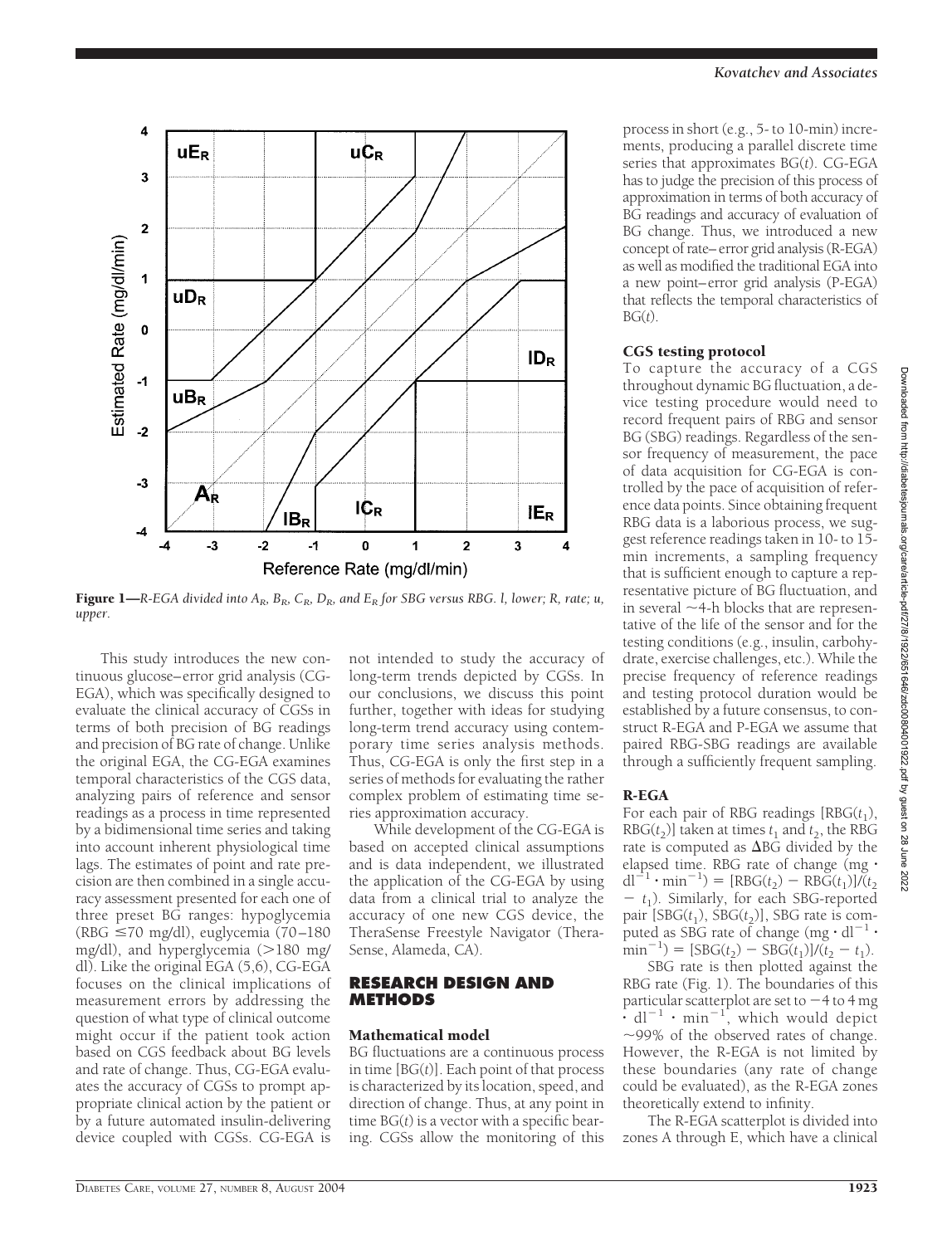

**Figure 2—***P-EGA divided into A<sub>P</sub>, B<sub>P</sub>, C<sub>P</sub>, D<sub>P</sub>, and E<sub>P</sub> for SBG versus RBG. l, lower; P, point; u, upper.*

meaning similar to the original EGA (5,6). Accurate  $A_R$  zone is the main diagonal in Fig. 1 and signifies a perfect fit. An SBG rate within  $1 \text{ mg} \cdot \text{dl}^{-1} \cdot \text{min}^{-1}$  from the diagonal is considered accurate. The accuracy boundaries are expanded to  $\pm 2$  $mg \cdot d l^{-1} \cdot min^{-1}$  at extreme BG rates of  $\pm$ 4 mg·dl<sup>-1</sup>·min<sup>-1</sup>. Because such rapid rates are rare and cannot be sustained for prolonged periods, a correct recognition of their direction is sufficient for an accurate clinical decision. In the  $C_R$  zone (over-correction), the reference rate is  $-1$ to  $1 \text{ mg} \cdot \text{dl}^{-1} \cdot \text{min}^{-1}$ , showing no significant BG fluctuation. However, the sensor displays a significant BG fluctuation, which could lead to overtreatment. The  $C_R$  zone is divided into overestimation (upper  $C_R$ ) and underestimation (lower  $C_R$ ) of the reference rate of change. In the  $D_R$  zone (failure to detect), RBG shows significant change, while SBG fails to detect that change, showing readings within  $-1$  to  $1 \text{ mg} \cdot \text{dl}^{-1} \cdot \text{min}^{-1}$ . Upper  $D_R$  and lower  $D_R$  zones signify the failure to detect rapid BG fall or rise. In the  $E_R$  zone (erroneous reading), the sensor display readings are opposite the reference rate of change. Upper  $E_R$ , which is an actual BG

decline, is estimated as BG rise, whereas lower  $E_R$ , which is an actual BG rise, is interpreted as BG fall. The  $B_R$  zone (benign errors) shows sensor errors that do not cause inaccurate clinical interpretation, or if they do, treatment action is unlikely to occur or to result in a negative outcome.

## P-EGA

This analysis follows the clinical logic of our traditional EGA (5,6). As presented in Fig. 2, P-EGA plots SBG versus RBG divided into  $A_{P}$ ,  $B_{P}$ ,  $C_{P}$ ,  $D_{P}$ , and  $E_{P}$  zones.

To account for the specifics of BG fluctuations interpreted as a process in time, these P-EGA zones are defined depending on the reference rate of BG change as follows. *1*) If the RBG rate is within  $-1$  to  $1 \text{ mg} \cdot \text{dl}^{-1} \cdot \text{min}^{-1}$  (e.g., no significant change), P-EGA zones are identical to the zones of the traditional EGA (Fig. 2, solid lines). *2*) If the RBG is falling at a rate of  $-2$  to  $-1$  mg  $\cdot$  dl<sup>-1</sup>  $\cdot$  $\min^{-1}$ , the upper limits of upper  $A_P$ ,  $B_P$ , and  $D<sub>P</sub>$  zones are expanded by 10 mg/dl. Similarly, if the RBG is falling faster than  $-2$  mg $\cdot$  dl<sup>-1</sup> $\cdot$  min<sup>-1</sup>, the upper limits of upper  $A_{P}$ ,  $B_{P}$ , and  $D_{P}$  zones are expanded

by 20 mg/dl (Fig. 2, dotted lines in  $uA<sub>P</sub>$ ,  $uB_p$ , and  $uD_p$ ). *3*) If the RBG is rising at a rate of  $1-2$  mg  $\cdot$  dl<sup>-1</sup>  $\cdot$  min<sup>-1</sup>, the lower limits of lower  $A_P$ ,  $B_P$ , and  $D_P$  zones are expanded by 10 mg/dl. If the RBG is rising faster than 2 mg  $\cdot$  dl<sup>-1</sup>  $\cdot$  min<sup>-1</sup>, the lower limits of lower  $A_{P}$ ,  $B_{P}$ , and  $D_{P}$  zones are expanded by 20 mg/dl (Fig. 2, dotted lines in  $lA_{p}$ ,  $lB_{p}$ , and  $lD_{p}$ ).

These adjustments are made dynamically for each upcoming data pair. Thus, appropriate software is needed to compute P-EGA. In addition, these adjustments equate, to a certain extent and in terms of clinical accuracy, the process observation by CGS to the point observation by SMBG. If BG is rapidly falling and the sensor accurately depicts this descent, then a sensor reading right above the  $A_{\rm P}$ zone will be clinically interpreted as a SMBG reading within the  $A<sub>P</sub>$  zone. For example, if RBG is 68 mg/dl and the sensor reads 75 mg/dl and is falling at 2 mg  $\cdot$  $dl^{-1}$  · min<sup>-1</sup>, the sensor reading will cause a treatment reaction similar to the reference reading. In that sense, the sensor display is clinically accurate, while in the traditional EGA this would be an upper D zone error. Similarly, when BG is rapidly rising, the lower limits of the lower zones are expanded to accommodate the clinical interpretation of the display. The zone-expansion constants 10 and 20 mg/dl correspond to rates of change  $1-2$  mg  $\cdot$  dl<sup>-1</sup>  $\cdot$  min<sup>-1</sup> and faster than 2 mg  $\cdot$  dl  $^{-1}$   $\cdot$  min $^{-1}$  . This means that, on average, the sensor reading will reach the corresponding traditional EGA zone within 7 min  $(1.5 \text{ mg} \cdot \text{dl}^{-1} \cdot 7 \text{ min}^{-1}$  or 3 mg  $\cdot$  dl<sup>-1</sup>  $\cdot$  7 min<sup>-1</sup>). The constant 7 min was selected on the basis of reported average delays between blood and interstitial glucose (7). In that sense, the zone expansion accounts for time lags inherent to interstitial sensor.

## Combining R-EGA and P-EGA

CG-EGA recognizes that the clinical meaning of CGS rate accuracy depends greatly on the location of absolute BG, with different BG levels requiring different interpretations of the combination R- $EGA + P-EGA$ . For this reason,  $CG-EGA$ computes combined R-EGA + P-EGA accuracy in three clinically relevant regions: hypoglycemia defined as  $BG < -70$ mg/dl (3.9 mmol/l) and euglycemia and hyperglycemia both defined as  $BG > 180$ mg/dl (10 mmol/l). Thus, a CGS gets three estimates of its performance com-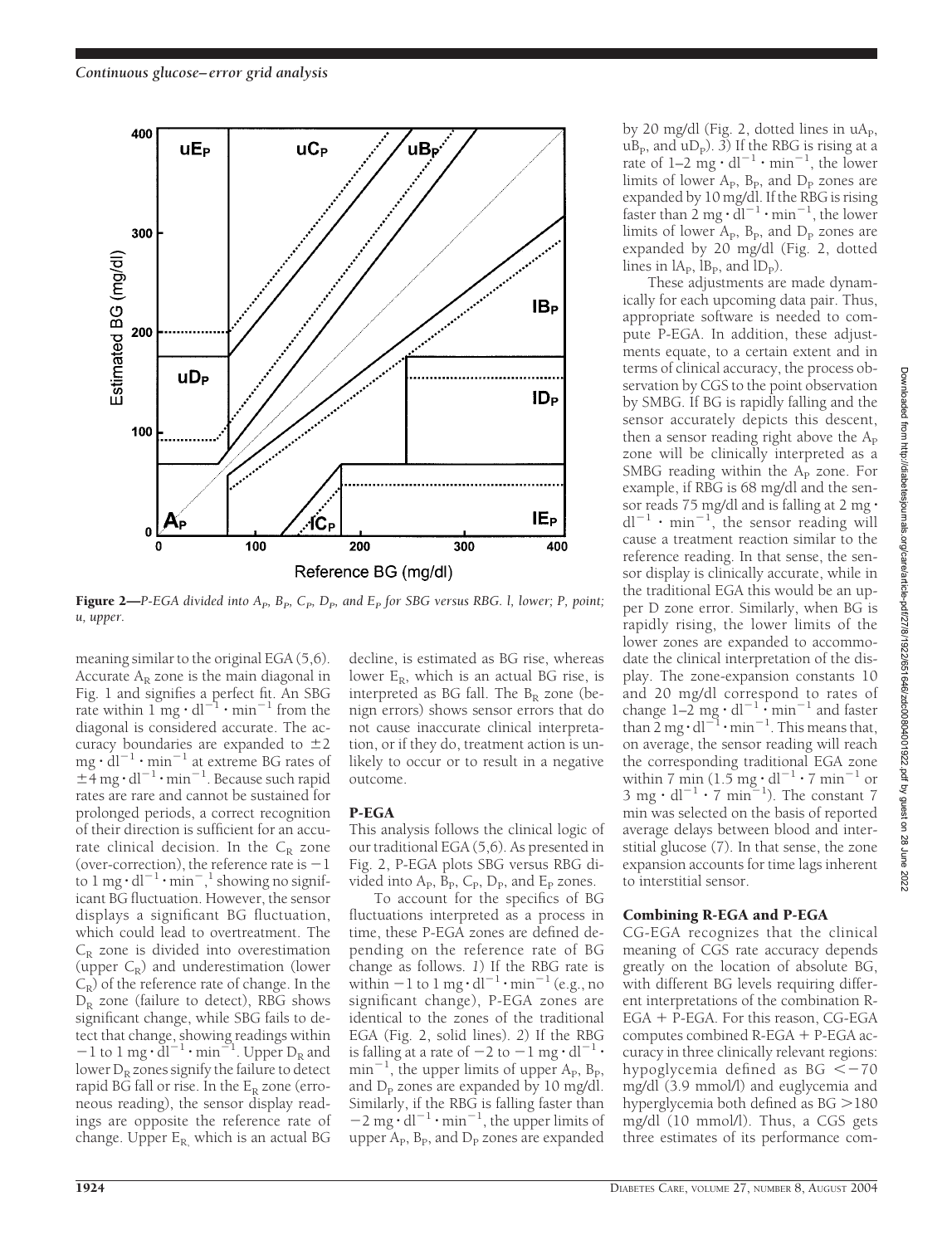|                       |              | <b>Point Error-Grid Zones</b> |         |       |                                                                                                                                      |         |       |                                   |         |             |         |       |
|-----------------------|--------------|-------------------------------|---------|-------|--------------------------------------------------------------------------------------------------------------------------------------|---------|-------|-----------------------------------|---------|-------------|---------|-------|
|                       |              | Hypoglycemia                  |         |       | Euglycemia<br>70 <bg<180mg dl<="" th=""><th colspan="5" rowspan="2">Hyperglycemia<br/><math>BG &gt; 180</math> mg/dl</th></bg<180mg> |         |       | Hyperglycemia<br>$BG > 180$ mg/dl |         |             |         |       |
|                       |              | $BG \leq 70$ mg/dl            |         |       |                                                                                                                                      |         |       |                                   |         |             |         |       |
|                       |              | $\mathbf{A}$                  | D       | E     | $\mathbf{A}$                                                                                                                         | B       | C     | $\mathbf{A}$                      | B       | $\mathbf C$ | D       | E     |
|                       | $\mathbf{A}$ | 57.4%                         | 18.8%   | $0\%$ | 53.2%                                                                                                                                | 23.4%   | 0.1%  | 55.9%                             | 9.4%    | $0\%$       | $0.1\%$ | $0\%$ |
|                       | B            | 13.5%                         | 5.1%    | $0\%$ | 11.6%                                                                                                                                | 5.7%    | 0.1%  | 20.1%                             | 3.7%    | $0\%$       | $0.1\%$ | 0%    |
| Rate Error-Grid Zones | uC           | $0\%$                         | $0\%$   | $0\%$ | $0.6\%$                                                                                                                              | $0.5\%$ | $0\%$ | 1.5%                              | 0.6%    | $0\%$       | $0\%$   | $0\%$ |
|                       | IC           | $1.2\%$                       | 0.4%    | $0\%$ | 0.4%                                                                                                                                 | 0.5%    | $0\%$ | 1.1%                              | $0.3\%$ | $0\%$       | $0\%$   | $0\%$ |
|                       | uD           | 0.6%                          | 1.4%    | $0\%$ | 1.0%                                                                                                                                 | 0.7%    | $0\%$ | 2.0%                              | 0.8%    | $0\%$       | $0\%$   | 0%    |
|                       | ID           | 0.6%                          | $0\%$   | $0\%$ | $1.0\%$                                                                                                                              | 0.4%    | $0\%$ | 2.4%                              | $0.3\%$ | $0\%$       | $0\%$   | $0\%$ |
|                       | uE           | $0\%$                         | $0.2\%$ | $0\%$ | $0.1\%$                                                                                                                              | $0.2\%$ | $0\%$ | 0.6%                              | 0.3%    | $0\%$       | $0\%$   | $0\%$ |
|                       | IE           | 0.8%                          | $0\%$   | $0\%$ | 0.4%                                                                                                                                 | $0.1\%$ | $0\%$ | 0.7%                              | 0.1%    | $0\%$       | $0\%$   | $0\%$ |

Figure 3—*Error matrix combining R-EGA and P-EGA zones.*

puted according to the error grid matrix presented in Fig. 3. The premise behind the definition of the error grid matrix is similar to the clinical idea of our original EGA. We sought to determine the extent at which the sensor reading would result in accurate treatment or benign or significant error. In the next section, we discuss this combined error grid matrix in detail, together with data from TheraSense Navigator sensors.

## Clinical trial procedure

The application of CG-EGA is illustrated by data from a 3-day inpatient protocol used to test a total of 48 Navigator sensors on 30 subjects (8 women and 22 men, aged 20–85 years) with type 1 diabetes. The previous publication on this clinical trial provides a detailed description of the study population, the sensor insertion and calibration, and the RBG measurement (2). The study included two hypoglycemic and two hyperglycemic challenges and recorded RBG-SBG pairs every 15 min.

# **RESULTS**

# P-EGA

Overall, 75% of the Navigator point estimates fell into the  $A<sub>P</sub>$  zone, 23.7% fell into the  $B_P$  zones, 0.1% fell into the  $C_P$  zones, and 1.2% fell into the  $D_p$  zones. There were no  $E<sub>P</sub>$  zone errors. Compared with the traditional EGA (without dynamic zone adjustment), this A zone accuracy was higher and the percentage of benign errors was lower. The traditional EGA resulted in 70.7% A zones and an additional 27.6% benign errors. Stratified by BG range, the  $A<sub>P</sub>$  zone accuracy of the sensor was 74.1% in the hypoglycemic range, 68.3% at euglycemia, and 84.2% at hyperglycemia (*P* 0.01 using Kruskal-Wallis). Additional 25.9, 31.5, and 15.5% benign errors were observed in these BG ranges. The performance of the sensor did not decrease significantly with higher BG rates of change. The percentage of readings in the traditional EGA  $A + B$ zones (which are not dynamically adjusted and therefore useful for acrossrate comparisons) was 98.7% when BG

fluctuations were slow (within  $\pm 1$  $mg \cdot dl^{-1} \cdot min^{-1}$ ), 98.6% when BG fluctuations were moderate (absolute BG change between 1 and 2 mg  $\cdot$  dl $^{-1}$   $\cdot$  $min^{-1}$ ), and 96.3% when BG fluctuations were rapid (absolute BG change >2  $mg \cdot dl^{-1} \cdot min^{-1}$ ).

# R-EGA

While it is inappropriate to consider R-EGA separately from absolute BG values and P-EGA, information about rate accuracy might be useful for evaluating a sensor's dynamic characteristics. Overall, 72.1% of the Navigator rate of change estimates fell into the  $A_R$  zone, 20.1% fell into the  $B_R$  zones, 2.5% fell into the  $C_R$ zones, 4% fell into the  $D_R$  zones, and 1.3% fell into the  $E_R$  zones. Stratified by BG range, the  $A_R$  zone accuracy of the sensor was approximately the same in the hypoglycemic (76.3%) and the euglycemic ranges (76.7%) and was significantly lower in the hyperglycemic range (65.4%) (*P* 0.01).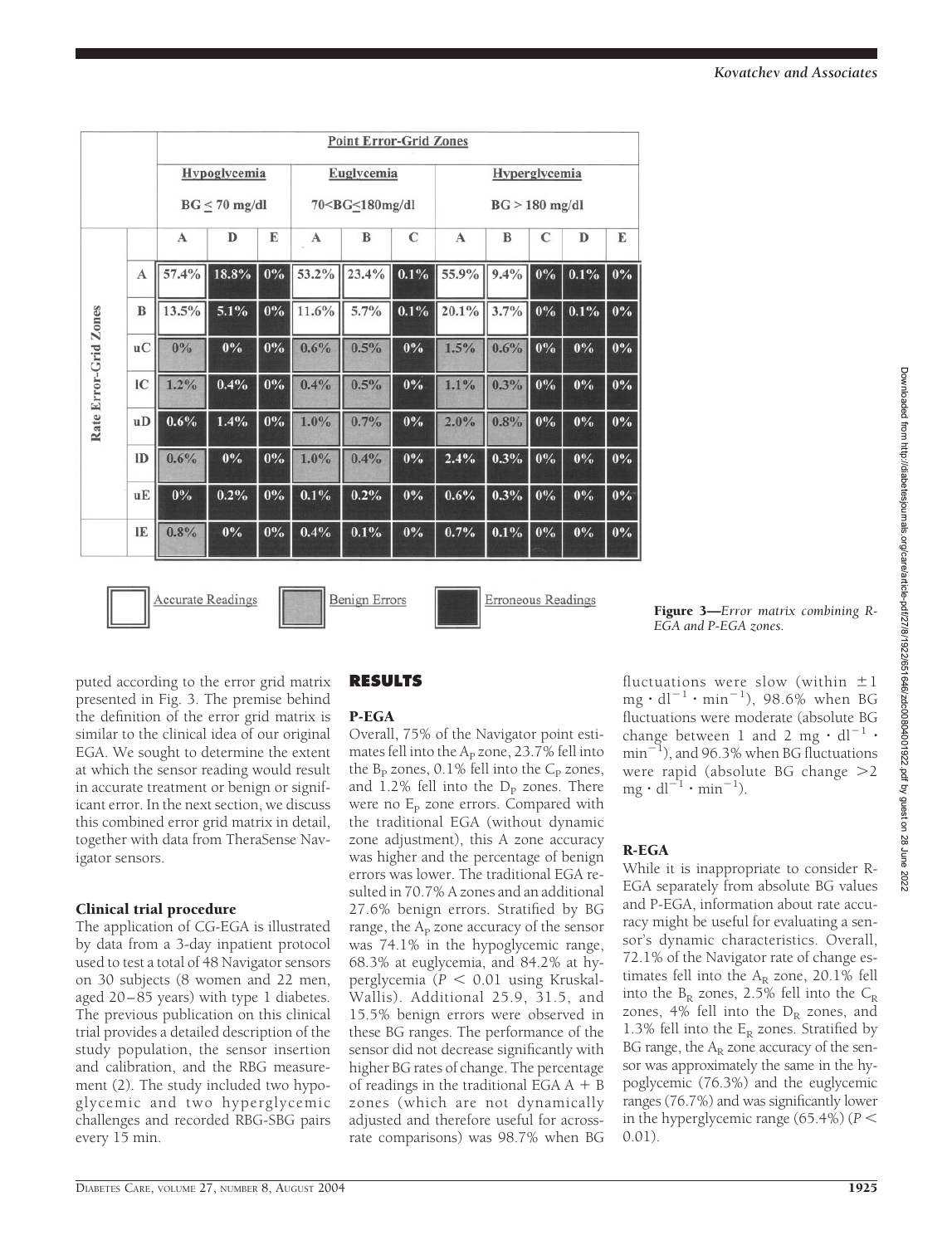## Combined CG-EGA results

As presented in Fig. 3, a more complex pattern in accuracy emerges when both rate and point are considered concurrently. CGS estimates can be clinically accurate in terms of BG location but inaccurate in terms of rate of change and vice versa. In Fig. 3, estimates are considered to be clinically accurate when they fall into the A or B zones of both the P-EGA and the R-EGA. Clinically benign errors are those with acceptable point accuracy (A or B P-EGA zones) and significant errors in rate accuracy (C, D, or E R-EGA zones), which would unlikely lead to clinical action or negative clinical consequences. Clinically significant errors are those that could lead to negative clinical action and outcome.

As Fig. 3 illustrates, the zones considered clinically benign depend on absolute BG level and therefore differ across the three BG ranges. For example, when CGS feedback accurately indicates that hypoglycemia is occurring, treatment to raise BG is likely to be needed regardless of rate information. For this reason, most rate errors (upper and lower  $C_R$ , lower  $D_R$ , and lower  $\overline{E_R}$  zones) in this case are likely benign. However, even if hypoglycemia is accurately detected, failure to detect that BG is continuing to fall rapidly (upper  $D_R$ zone) or showing that BG is increasing rapidly when it is actually continuing to fall (lower  $E_R$  zone) is a clinically significant error. When CGS accurately indicates euglycemia, treatment is typically not needed and is unlikely to occur regardless of feedback about BG change, so tolerance for rate errors is greater. Only those estimates that indicate a rapid change in the wrong direction are considered to be clinically significant (upper and lower  $E_R$  zones), whereas the other rate error zones (upper and lower  $C_R$  and  $D_R$ zones) are considered benign. In contrast, with hyperglycemia, failure to detect a rapid increase in BG (lower  $D_R$  zone) could lead to negative clinical consequences and is considered a clinically significant error along with upper and lower  $E_R$  zone estimates.

According to Fig. 3, the percentage of Navigator readings that were clinically accurate or resulted in benign errors was 73.5% at hypoglycemia (70.9% accurate 2.6% benign), 99% at euglycemia  $(93.9\%$  accurate  $+5.1\%$  benign), and 95.4% at hyperglycemia (89.1% accurate 6.3% benign). Clinically significant er-

rors occurred for 26.5% of hypoglycemic, 1.0% of euglycemic, and 4.6% of hyperglycemic reference values, indicating that the device is extremely accurate when BG is near normal but less accurate at BG extremes. Accuracy was poorest during hypoglycemia due to a high rate of upper  $D_{\rm P}$ zone errors, indicating that the device failed to detect 25.9% of the hypoglycemic readings even after the P-EGA was dynamically adjusted to account for interstitial time lag of the data.

## Sensor placement and reliability over time

CG-EGA showed no statistically significant difference in the accuracy of the Navigator when used for arm versus abdominal testing. There were also no significant performance differences during test days 1, 2, and 3 of the study.

**CONCLUSIONS** — While the first Minimed continuous glucose-monitoring system was approved only for evaluation of BG trends (and does not display momentary data), new generations of CGSs aim at replacing SMBG in terms of prompting immediate treatment, signaling events such as upcoming hypoglycemia and, most importantly, automating glycemic control by closed-loop insulin infusion algorithms. To achieve such goals, CGS would need to pass the test of momentary accuracy at any point in time and in terms of both BG value and direction of change. This study introduces a new approach to analyzing such a performance. We would like to emphasize, however, that the purpose of this report is not to set a method in stone but to take a fresh look at and initiate a debate on a problem that is current and important.

CG-EGA has three advantages over other CGS evaluation procedures. *1*) CG-EGA considers the sensor information as a process in time, as opposed to correlation, regression, consensus error grid (3), or the traditional EGA (5), all of which ignore the temporal structure of the BG fluctuations. *2*) CG-EGA judges CGS performance separately at hypoglycemia, euglycemia, and hyperglycemia, "utilizing stratified data according to the magnitude of glycemia," as advocated by Klonoff (8). *3*) CG-EGA preserves the clinical assumptions of the established EGA, thus facilitating the transition from SMBG to CGS accuracy estimation.

Since CG-EGA is built on clinically

accepted assumptions and thresholds, no data were involved in its design. To validate and illustrate the analytical options provided by CG-EGA, we present data from a clinical trial of the TheraSense Navigator. This first test of the CG-EGA demonstrates that this analysis provides more comprehensive and detailed information regarding the clinical accuracy of CGS compared with other procedures often used in similar studies. For example, we find that the combined accuracy of the Navigator is greatest during euglycemia and poorest during hypoglycemia, its point accuracy is relatively stable over a wide range of BG rates of change, and its rate accuracy decreases significantly at high BG levels. To facilitate the summary presentation of such information, we propose a convenient standardized presentation of CGS evaluation results (see online appendix [available at http://care.diabetes journals.org]).

The CG-EGA has two interacting parts, P-EGA and R-EGA, which are combined into a single error matrix representing CGS performance across three BG ranges. Although P-EGA and R-EGA may provide separate information about sensor performance, we suggest that their results be considered only in combination. The reason for this is the inherent interaction between point and rate analyses. The zones of P-EGA are dynamically adjusted (for each data pair) according to the RBG rate of change at that point. Conversely, the interpretation of errors in rate is heavily dependent on RBG. For example, an upper  $D_R$  zone error would likely have minimal impact on self-treatment when absolute BG is 150 mg/dl. If BG is 85 mg/dl and rapidly falling, this error could result in a failure to take action and prevent hypoglycemia. This said, we would like to outline several points that would benefit from further discussion before reaching a consensus finalizing the parameters of the CG-EGA.

## Formalizing the procedure

BG fluctuations are a continuous process in time where BG(*t*) is observed at discrete time points less frequently and, in general, irregularly by SMBG or more frequently and regularly by CGSs. CGSs, despite their name and regardless of their testing frequency, produce discrete time series readings that reflect the underlying BG(*t*). To test CGS performance, a clinical trial needs to record a time series of CGS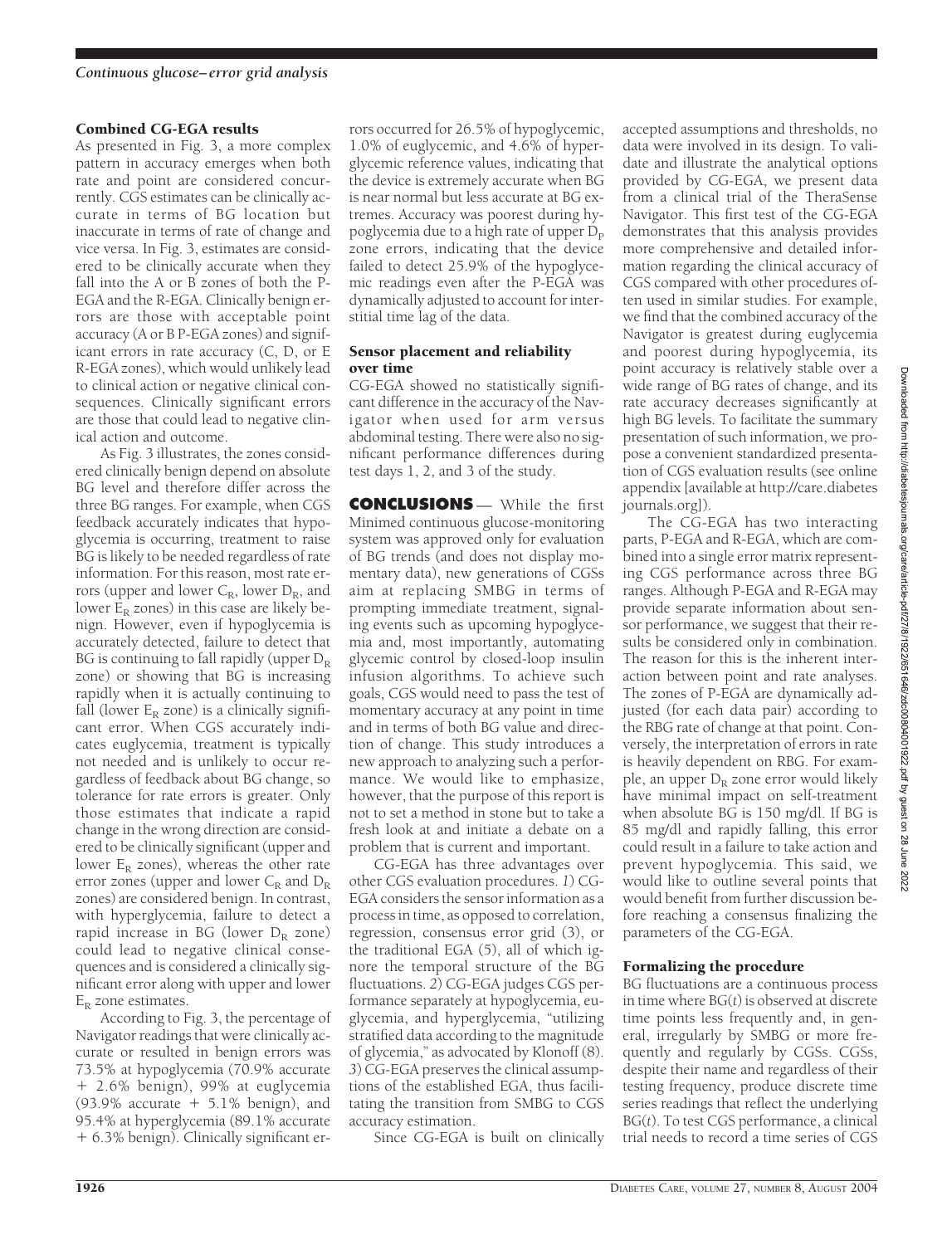readings and a parallel time series of RBG values. The latter is almost always the limiting factor setting the temporal resolution of the (reference and sensor) BG pairs. Thus, a CGS evaluation procedure is based on two parallel time series, one of which (reference) is believed to more accurately reflect the underlying continuous process. Consequently, evaluating CGS performance is equivalent to evaluating the proximity between these time series. The resolution of the time series (e.g., the elapsed time between two sequential data pairs) is critical for the evaluation of CGS accuracy. Therefore, a standard protocol needs to be established that would allow future devices to be tested under comparable conditions. We recommend obtaining pairs of reference sensor readings at 15-min intervals as a balance between capturing sufficiently detailed pictures of BG fluctuations and burden on study subjects. In addition, the testing protocol should ensure a realistic coverage of low and high BG range through insulin and glucose challenges and a sufficient cover of the life of the sensor.

## Alternative CGS performance analyses

There are two general approaches to measuring proximity between time series (e.g., precision of CGS). The first is purely mathematical and relies on "distances" between the true BG values and their estimates (for example, regressions utilize Euclidean distance). The second approach is clinical. The device is judged by the clinical accuracy of the message it sends. EGA, the consensus error grid (3), and now CG-EGA use a clinical approach. Each of these approaches has its advantages and limitations. A clinical approach would inevitably involve the use of (more or fewer) clinical thresholds that introduce "rough edges" in the analysis. For example, the traditional EGA is designed around preset thresholds of 70 mg/dl for hypoglycemia and 180 mg/dl for hyperglycemia. The consensus error grid has multiple thresholds determined by expert opinion. More thresholds would generally result in a smoother view of the analysis, yet introduction of more or different error zones does not resolve the problem of discontinuity.

The ultimate way to completely eliminate rough edges is through the use of mathematical reference-to-estimate distances. However, as pointed out in a re-

cent review of the state of the art,*"*The notion of proximity of complex objects, such as time series, is not trivial and is specific to the application domain and also to the nature of the tasks" (10). Several types of mathematical distances can be used. For example, Euclidean distance (10), wavelet transformation (11), or Kullback-Leibler information distance (12) have been used to assess the proximity between time series. The problem with such approaches is that their outcome is not directly clinically interpretable. Although we considered using a mathematical definition of distance between reference and sensor time series as a base for CG-EGA, we opted for a clinical approach that is "specific to the application domain and also to the nature of the tasks" (10). In general, we believe that a comprehensive evaluation of a device should include both clearly clinical (such as EGA or CG-EGA) and clearly mathematical (correlation, regression, and information) approaches.

## Parameters of the CG-EGA

As with any analysis, CG-EGA uses basic assumptions and preset parameters such as boundaries of hypoglycemia and time lags. Since CG-EGA is intended for software application, most of these parameters could be user selectable. For example, the time lag between blood and interstitial glucose has a default value of 7 min, based on literature data (7). If a device has a longer technical lag (or no inherent lag at all, as with implantable sensors), then the software would allow the time lag used by the P-EGA to be changed. The same is true for setting one or more of the thresholds for hypoglycemia. The concept of CG-EGA is even flexible enough to accommodate other approaches to point accuracy. For example, the P-EGA has alternatives, such as the consensus error grid (3) or point accuracy, which could be assessed using International Organization for Standardization standards (13). The latter is particularly useful in the hypoglycemic range, where it is more restrictive than EGA. Even though it is entirely possible to substitute P-EGA with another analysis in the construct of the overall CG-EGA, at this time we would argue against such a substitution because it would introduce a discord between the currently coherent zone definitions of P-EGA and R-EGA. The downside is that such flexibility could

have unwanted consequences, such as artificially improved (or decreased) accuracy. In addition, no two devices would be comparable if different parameters are chosen for testing each device. This latter point emphasizes the need for a standardized testing protocol. Such a protocol would result from a consensus that would set, in particular, the parameters of the CG-EGA.

**Acknowledgments**— CG-EGA is based on methods developed by the National Institutes of Health (National Institute of Diabetes and Digestive and Kidney Diseases Grant RO1 DK 51562).

The authors thank Holly Kulp, Geoff Mc-Garraugh, and Tim Goodnow (TheraSense, Alameda, CA) for sharing their data and persuading this research and Dr. Leon Farhy for his insightful comments on the CG-EGA.

## **References**

- 1. Gross TM, Bode BW, Einhorn D, Kayne DM, Reed JH, White NH, Mastrototaro JJ: Performance evaluation of the MiniMed continuous glucose monitoring system during patient home use. *Diabetes Technol Ther* 2:49–56, 2000
- 2. Feldman B, Brazg R, Schwartz S, Weinstein R: A continuous glucose sensor based on wired enzyme technology: results from a 3-day trial in patients with type 1 diabetes. *Diabetes Technol Ther* 5:769–778, 2003
- 3. Parkes JL, Slatin SL, Pardo S, Ginsberg BH: A new consensus error grid to evaluate the clinical significance of inaccuracies in the measurement of blood glucose. *Diabetes Care* 23:1143–1148, 2000
- 4. Cox DJ, Clarke WL, Gonder-Frederick LA, Pohl SL, Hoover C, Snyder A, Zimbleman L, Carter WR, Bobbitt S, Pennebaker J: Accuracy of perceiving blood glucose in IDDM (Letter). *Diabetes Care* 8:526–528, 1985
- 5. Clarke WL, Cox DJ, Gonder-Frederick LA, Carter WR, Pohl SL: Evaluating clinical accuracy of systems for self-monitoring of blood glucose. *Diabetes Care* 10: 622–628, 1987
- 6. Cox DJ, Gonder-Frederick LA, Kovatchev BP, Julian DM, Clarke WL: Understanding error grid analysis (Editorial). *Diabetes Care* 20:911–912, 1997
- 7. Boyne MS, Silver DM, Kaplan J, Saudek CD: Timing of changes in interstitial and venous blood glucose measured with a continuous subcutaneous glucose sensor. *Diabetes* 52:2790–2794, 2003
- 8. Klonoff DC: The need for separate performance goals for glucose sensors in the hypoglycemic, normoglycemic, and hyperglycemic ranges (Editorial). *Diabetes*